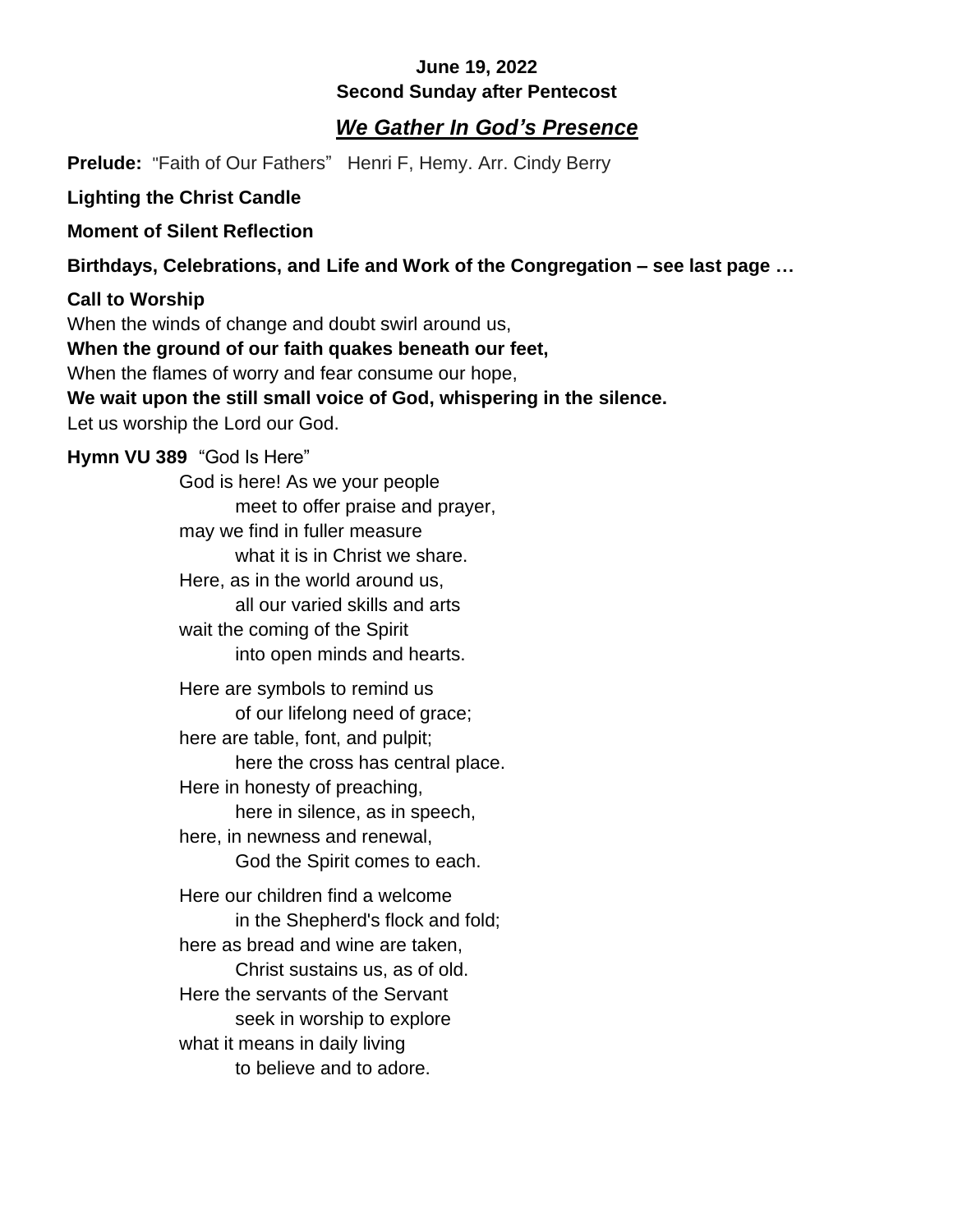God of all, of church and kingdom, in an age of change and doubt keep us faithful to the gospel; help us work your purpose out. Here, in this day's dedication, all we have to give, receive; we, who cannot live without you, we adore you! We believe!

#### **Opening Prayer** *(unison)*

God of all time and space, and beyond all time and space, as we enter this sacred time of worship, we turn our thoughts away from our "to do" lists and routines. Here, we focus on greater things. Guide us Lord. Renew our spirits and our commitment to worship regularly in community. Open us to hear your wisdom, to be challenged by it and to be changed by it. Forgive us for the times our actions do not reflect our faith. Forgive us for selfishness, for greed, for impatience. Forgive us for judging others too quickly, or too harshly. Help us to understand your grace, your generosity, your justice, your righteousness. Transform us now as we seek your power to live new lives, resurrected lives. In Jesus' name we pray. Amen.

## *We Are Blessed By God*

**Anthem:** "The Lord Bless You and Keep You" by John Ritter

**Scripture:** 1 Kings 19:1-15*a*

#### **Elijah Flees to Horeb**

**19** Now Ahab told Jezebel everything Elijah had done and how he had killed all the prophets with the sword. **<sup>2</sup>** So Jezebel sent a messenger to Elijah to say, "May the gods deal with me, be it ever so severely, if by this time tomorrow I do not make your life like that of one of them."

**3** Elijah was afraid and ran for his life. When he came to Beersheba in Judah, he left his servant there, **<sup>4</sup>** while he himself went a day's journey into the wilderness. He came to a broom bush, sat down under it and prayed that he might die. "I have had enough, LORD," he said. "Take my life; I am no better than my ancestors." **<sup>5</sup>** Then he lay down under the bush and fell asleep.

All at once an angel touched him and said, "Get up and eat." **<sup>6</sup>** He looked around, and there by his head was some bread baked over hot coals, and a jar of water. He ate and drank and then lay down again.

**<sup>7</sup>** The angel of the LORD came back a second time and touched him and said, "Get up and eat, for the journey is too much for you." **<sup>8</sup>** So he got up and ate and drank. Strengthened by that food, he traveled forty days and forty nights until he reached Horeb, the mountain of God. **<sup>9</sup>** There he went into a cave and spent the night.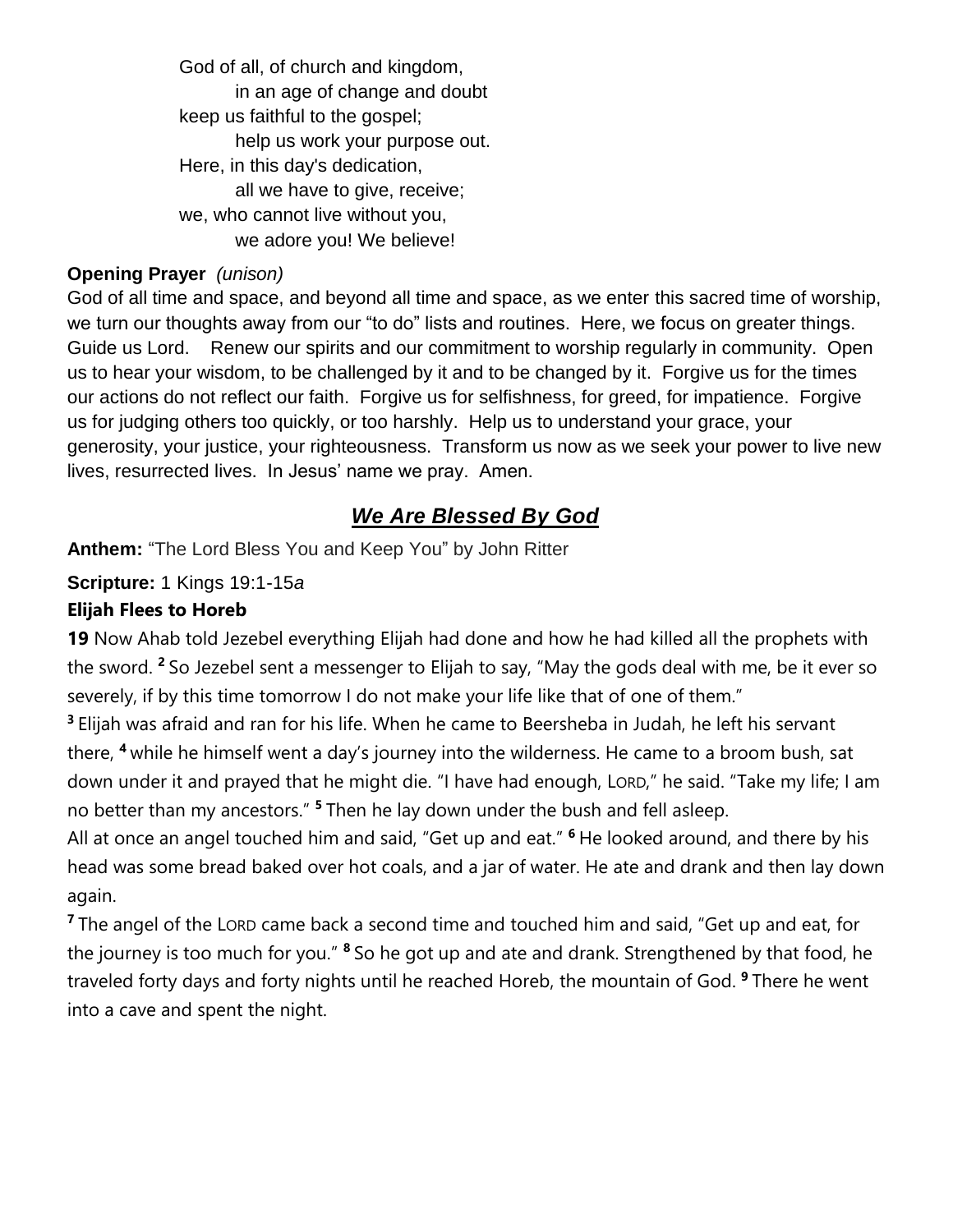## **The LORD Appears to Elijah**

And the word of the LORD came to him: "What are you doing here, Elijah?"

**<sup>10</sup>** He replied, "I have been very zealous for the LORD God Almighty. The Israelites have rejected your covenant, torn down your altars, and put your prophets to death with the sword. I am the only one left, and now they are trying to kill me too."

**<sup>11</sup>** The LORD said, "Go out and stand on the mountain in the presence of the LORD, for the LORD is about to pass by."

Then a great and powerful wind tore the mountains apart and shattered the rocks before the LORD, but the LORD was not in the wind. After the wind there was an earthquake, but the LORD was not in the earthquake. **<sup>12</sup>** After the earthquake came a fire, but the LORD was not in the fire. And after the fire came a gentle whisper. **<sup>13</sup>** When Elijah heard it, he pulled his cloak over his face and went out and stood at the mouth of the cave.

Then a voice said to him, "What are you doing here, Elijah?"

**<sup>14</sup>** He replied, "I have been very zealous for the LORD God Almighty. The Israelites have rejected your covenant, torn down your altars, and put your prophets to death with the sword. I am the only one left, and now they are trying to kill me too."

**<sup>15</sup>** The LORD said to him, "Go back the way you came, and go to the Desert of Damascus.

*For those of you who are interested, the other readings for this week are: Galatians 3:23-29; Luke 8:26-39. You can look them up on [www.biblegateway.com](about:blank) and search for the passage….. in any translation you prefer (ie. King James – KJV, NKJV, NRSV, etc.)*

**Psalm 42: VU 766** "As the Deer Pants for the Water"

As the deer pants for the water, so my soul longs after you; you alone are my heart's desire and I long to worship you.

> You alone are my strength, my shield to you alone may my spirit yield; you alone are my heart's desire, and I long to worship you.

I want you more than gold or silver, only you can satisfy; you alone are the real joy-giver

and the apple of my eye.

You alone are my strength, my shield to you alone may my spirit yield; you alone are my heart's desire, and I long to worship you.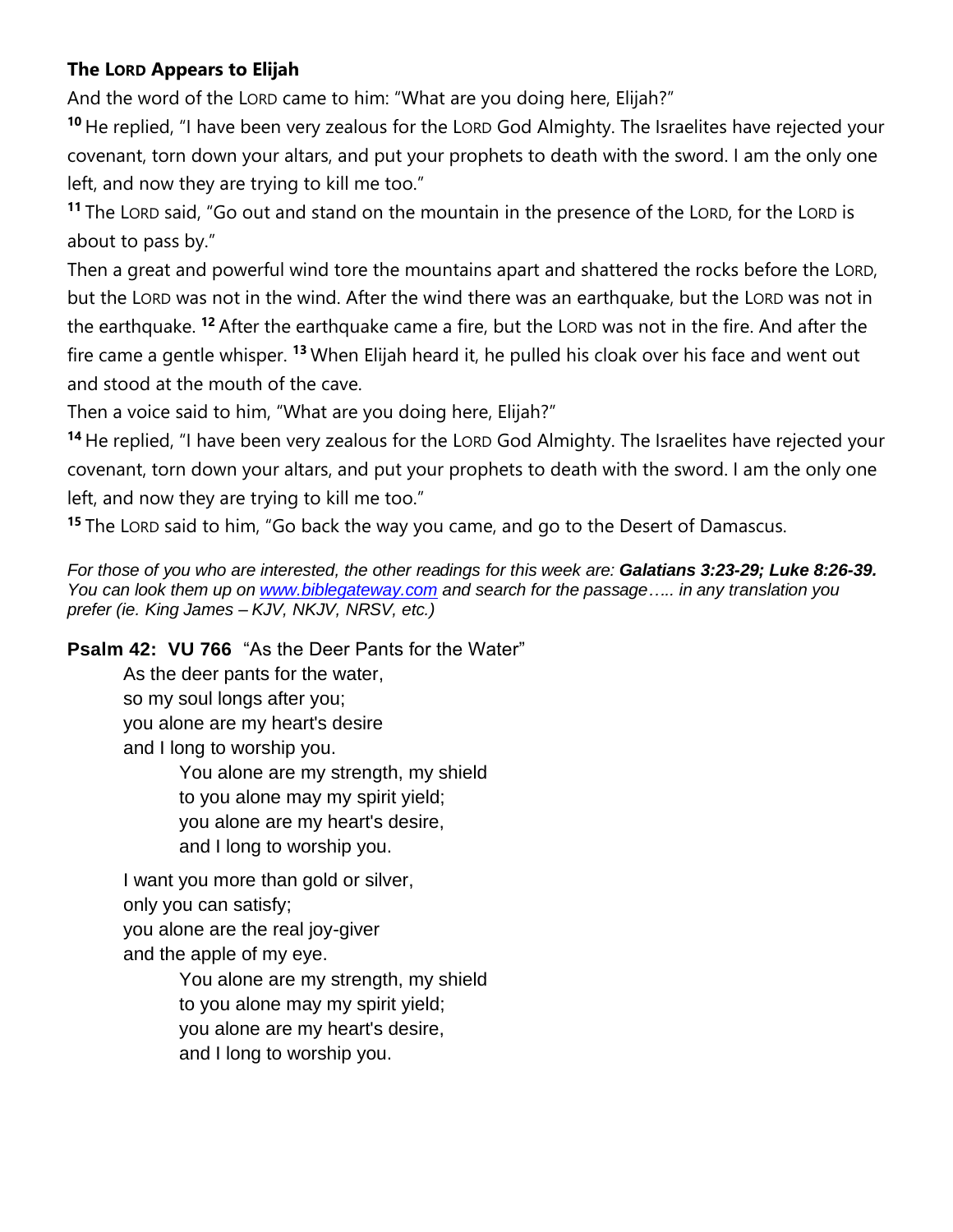You're my friend and you are my brother, even though you are a king; I love you more than any other, so much more than anything!

You alone are my strength, my shield to you alone may my spirit yield; you alone are my heart's desire, and I long to worship you.

#### **Meditation:** "Ever With Us"

## **Profession Of Faith – Confirmation**

At various moments in our faith journey, we have the opportunity to reaffirm and renew our faith in Christ that was proclaimed at our baptism. Today is one of those moments as our confirmand professes his faith and is received into full membership of the United Church of Canada.

#### **Reading Matthew 5:14-16**

"You are the light of the world. A city built on a hill cannot be hid. No one after lighting a lamp puts it under a bushel basket, but on a lampstand, and it gives light to all in the house. In the same way, let your light shine before others, so that they may see your good works and give glory to your Father in heaven."

## **Pouring And Blessing Of The Water**

Holy and Gracious God, in the waters of the Jordan your child Jesus was baptized. May your Spirit be upon this water, and what we do here now, that this water may be a sign of new life in Christ. Amen.

## **Presentation Of Confirmand**

On behalf of the congregation of Dorchester United Church, I present Samuel James Gardner-Bell who seeks to profess his faith.

## **Profession Of Faith And Promises**

Do you believe in God, who has created and is creating, who has come in Jesus, the Word made flesh, to reconcile and make new, and who works in us and others by the Spirit?

## **I do, by the grace of God.**

Desiring the freedom of new life in Christ, will you seek to resist evil, and to live in love and justice? **I will, God being my helper.**

Will you follow the way of Jesus Christ? **I will, God being my helper.**

Will you join with others in this community of faith to celebrate God's presence, live with respect in creation, and love and serve others?

## **I will, God being my helper.**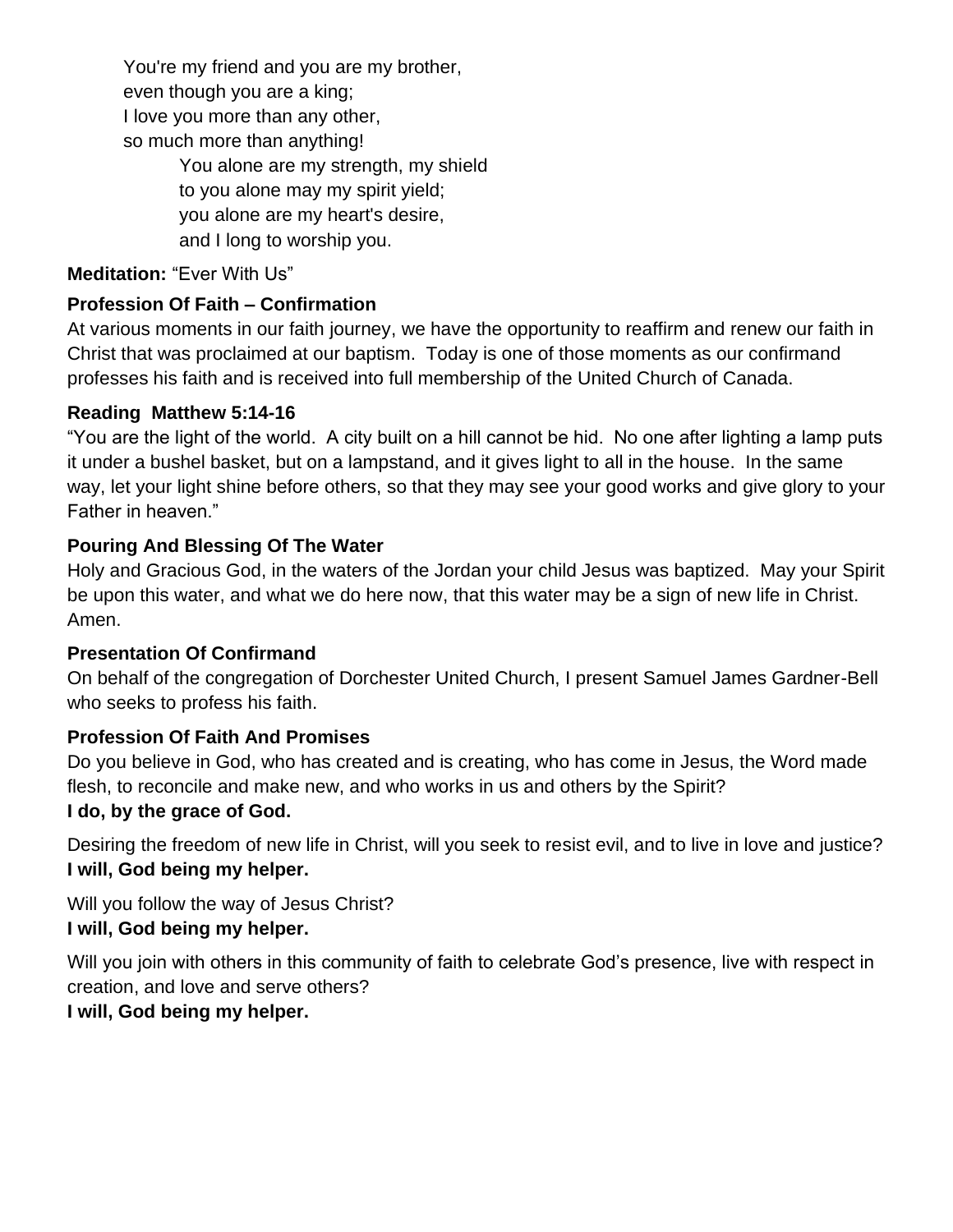#### **Congregational Commitment**

Let us pledge to Sammy our continued support and care.

**We will continue to support you, walk with you, and grow with you. With God's help, we will live out our baptism as a loving community in Jesus Christ: nurturing one another in faith, upholding one another in prayer, encouraging one another in God's work.**

**Asperges** *(sprinkling of water with evergreen bough)* Remember your baptism and be thankful.

#### **Laying On Of Hands**

May the power of the Holy Spirit work within you, that being born of water and the Spirit, you may continue to be a faithful witness of Jesus Christ.

#### **Presentation**

Receive this book and, with your sisters and brothers in Christ, continue to grow in faith, trusting in God's promises.

#### **Presentation Of Certificate**

## **Extending The Hand Of Fellowship**

#### **Blessing**

Go out into the world in the power of the Spirit. Pursue justice, faith, love, patience, humility, for to this you were called. (1 Timothy 6:11-12)

**Hymn VU** 644 "I Was There to Hear Your Borning Cry"

I was there to hear your borning cry, I'll be there when you are old. I rejoiced the day you were baptized, to see your life unfold.

I was there when you were but a child, with a faith to suit you well; in a blaze of light you wandered off to find where demons dwell.

When you heard the wonder of the word, I was there to cheer you on; you were raised to praise the living Lord, to whom you now belong.

If you find someone to share your time and you join your hearts as one, I'll be there to make your verses rhyme from dusk till rising sun.

In the middle ages of your life, not too old, no longer young. I'll be there to guide you through the night, complete what I've begun.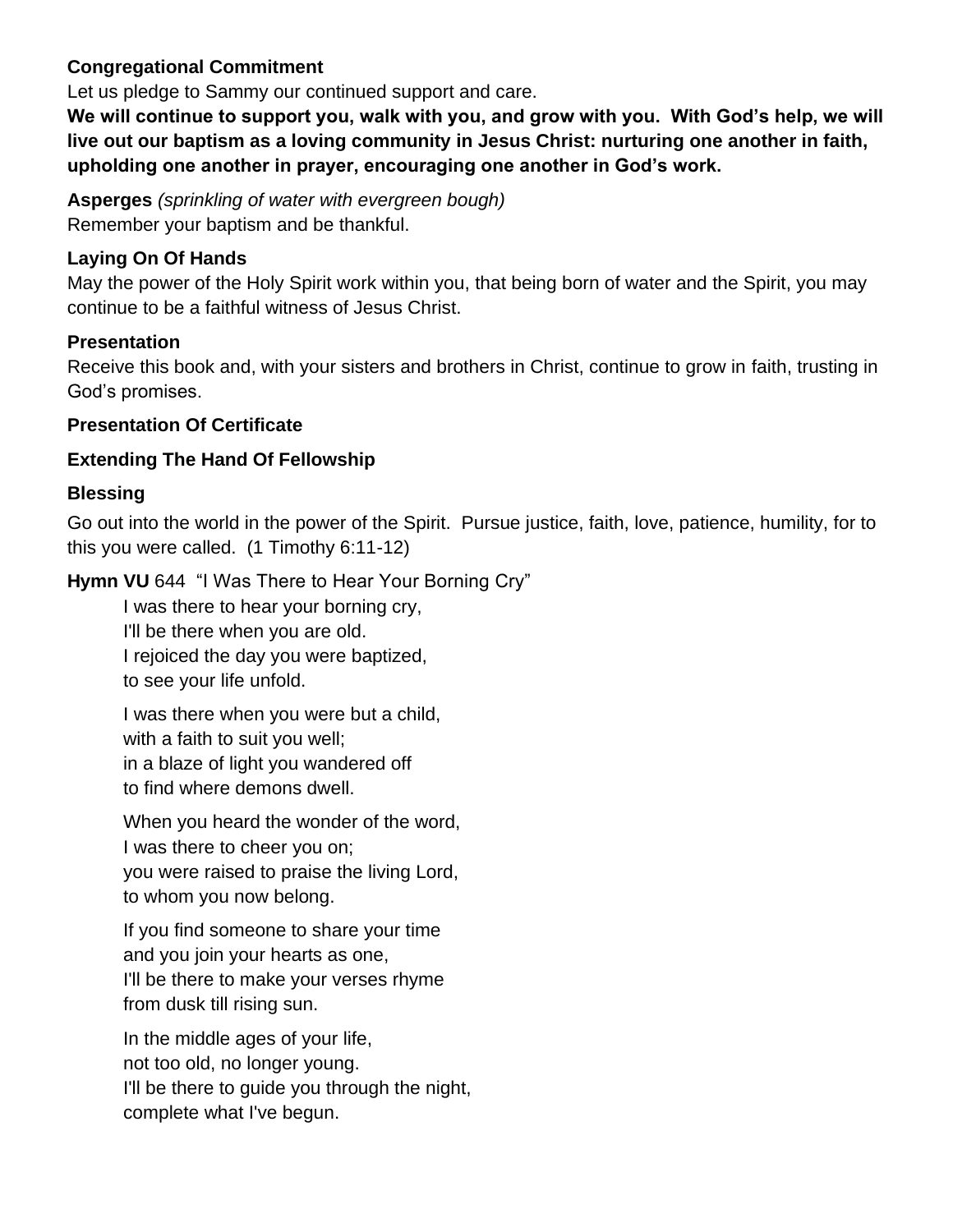When the evening gently closes in and you shut your weary eyes, I'll be there as I have always been with just one more surprise.

I was there to hear your borning cry, I'll be there when you are old. I rejoiced the day you were baptized, to see your life unfold.

# *We Respond To God's Grace*

## **Invitation to Invest in God's Mission**

Holy One, we like to make grand gestures. We would like what we offer to be like a mighty wind that would blow away all suffering and poverty; like an earthquake that would shake the foundations of greed and injustice in our world; like a raging fire that would consume every prejudice and act of hatred, but, in reality, all we are able to offer seems so small and insignificant compared to the needs of the world. Yet, what we are able to, we offer for the sake of your kingdom.

## **Offertory Hymn MV 191** "What Can I Do?"

What can I do? What can I bring? What can I say? What can I sing? I'll sing with joy. I'll say a prayer. I'll bring my love. I'll do my share.

#### **Prayer of Dedication**

Accept, bless and multiply all that we offer. Take what we offer and join it with all that others offer to turn our pittance into that mighty wind, that quaking earth, that raging fire that would clear the way for your kingdom of hope for the hopeless, justice for those treated unjustly, and peace for all who have received the gift of life from You, O God. In Jesus' name we pray. Amen.

## **Prayers of Thanksgiving and Intercession & The Lord's Prayer**

Holy One, we thank you for fathers and for those who, like Joseph, fill the role of fathers even though they may not have children of their own. We thank you for their wisdom and their guidance, for their grace and their compassion, for their strength and their courage, for all of their hard work and their constant support and for the love they show in their own special way.

We pray for your church and it's call to make your grace and courage and love known in all the earth. This week we pray especially for Sammy Gardner, the newest full member of this congregation, and for Reynolds Creek United Church in Putnam, and their minister Mary Dillon.

We pray for the people of this world and for our leaders – political, economic, spiritual. This week we pray specifically for the people of Malawi and Zambia.

We pray for all who mourn, that they may find comfort and a peace that passes understanding. Especially we pray for the friends and family of Fred Smith and Eileen Gill.

We pray for those in our community who are ill or dying, awaiting medical intervention or recovering from treatment, especially Paul McMillan, Marleen Parish, ………. and their loved ones and caregivers and those known only in the silence of our hearts…….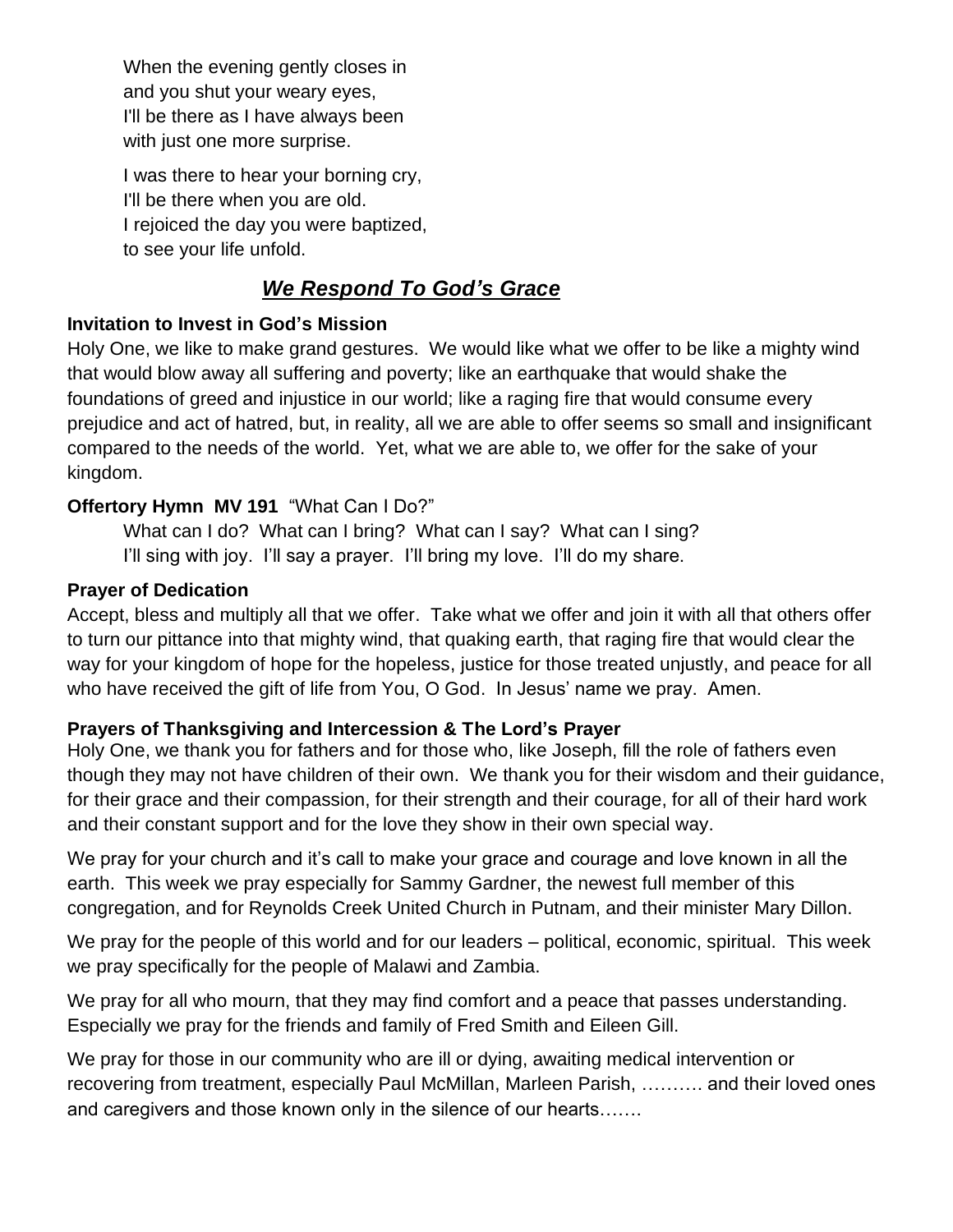All this we pray in the name of the One who taught us to pray, saying: **Our Father, who art in heaven, hallowed be thy name. Thy kingdom come, thy will be done, on earth as it is in heaven. Give us this day our daily bread; and forgive us our sins, as we forgive those who sin against us; and lead us not into temptation, but deliver us from evil. For thine is the kingdom, and the power, and the glory, for ever and ever. Amen.**

**Hymn VU 288** "Great Is Thy Faithfulness" Great is thy faithfulness, God our Creator; there is no shadow of turning with thee; thou changest not, thy compassions, they fail not; as thou hast been thou forever wilt be.

> Great is thy faithfulness! Great is thy faithfulness! Morning by morning new mercies I see; all I have needed thy hand hath provided great is thy faithfulness, ever to me!

Summer and winter and springtime and harvest, sun, moon, and stars in their courses above join with all nature in manifold witness to thy great faithfulness, mercy, and love.

Great is thy faithfulness! Great is thy faithfulness! Morning by morning new mercies I see; all I have needed thy hand hath provided great is thy faithfulness, ever to me!

Pardon for sin and a peace that endureth, thine own dear presence to cheer and to guide, strength for today and bright hope for tomorrow wondrous the portion thy blessings provide.

> Great is thy faithfulness! Great is thy faithfulness! Morning by morning new mercies I see; all I have needed thy hand hath provided great is thy faithfulness, ever to me!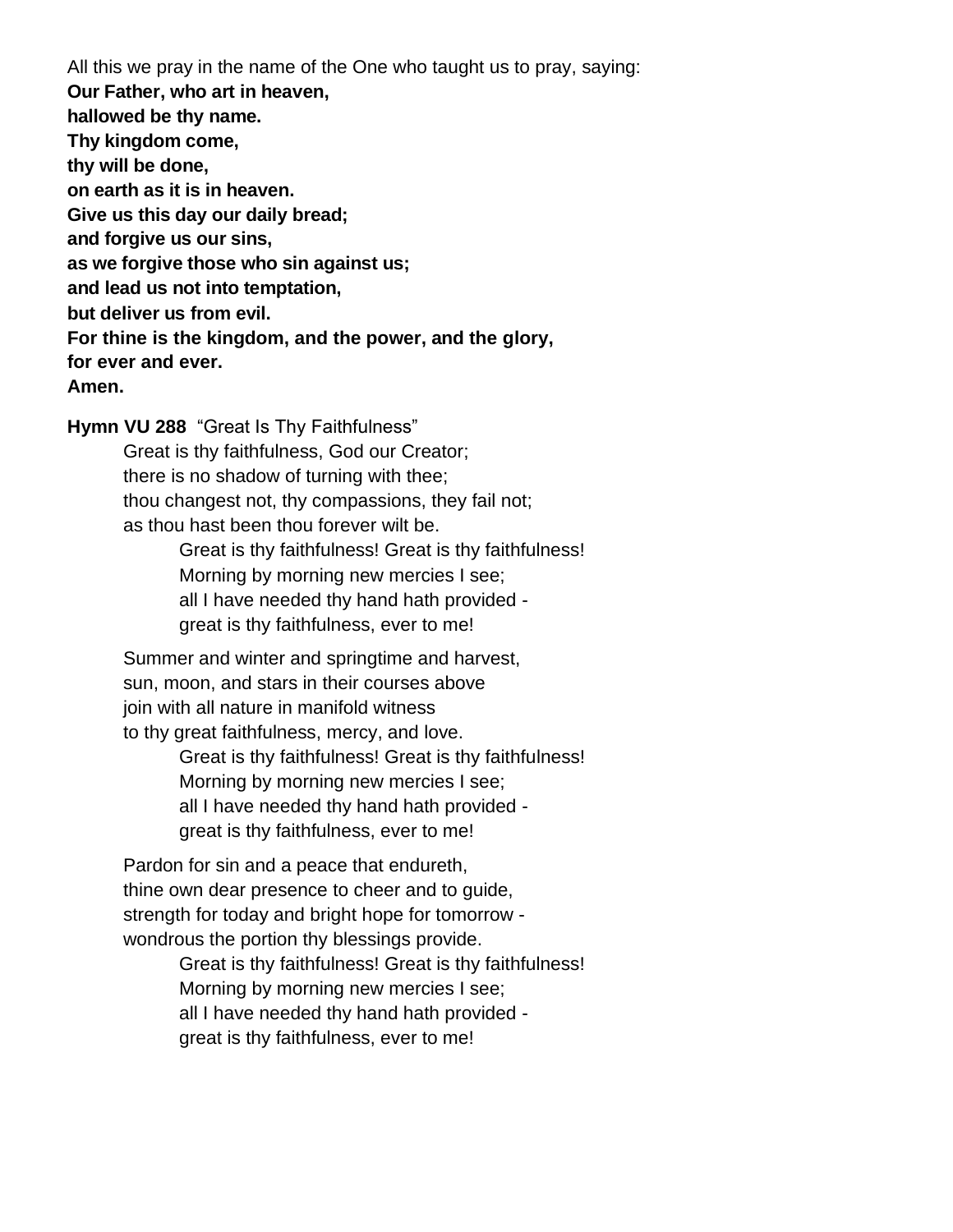## **Commissioning and Benediction**

Our worship is ended,

**and our ministry begins.**

We go boldly, following the Way of Jesus,

## **for there is nowhere we can go where God is not.**

May the peace of Christ, the grace of God,

and the companionship of the Holy Spirit

go with us, this day and always.

#### **Amen.**

**Response:** Go Now in Peace

**Postlude:** "Holiness Medley (Jesus I Come; Whiter Than Snow; Take Time to be Holy)" Arr. By Melody Bober